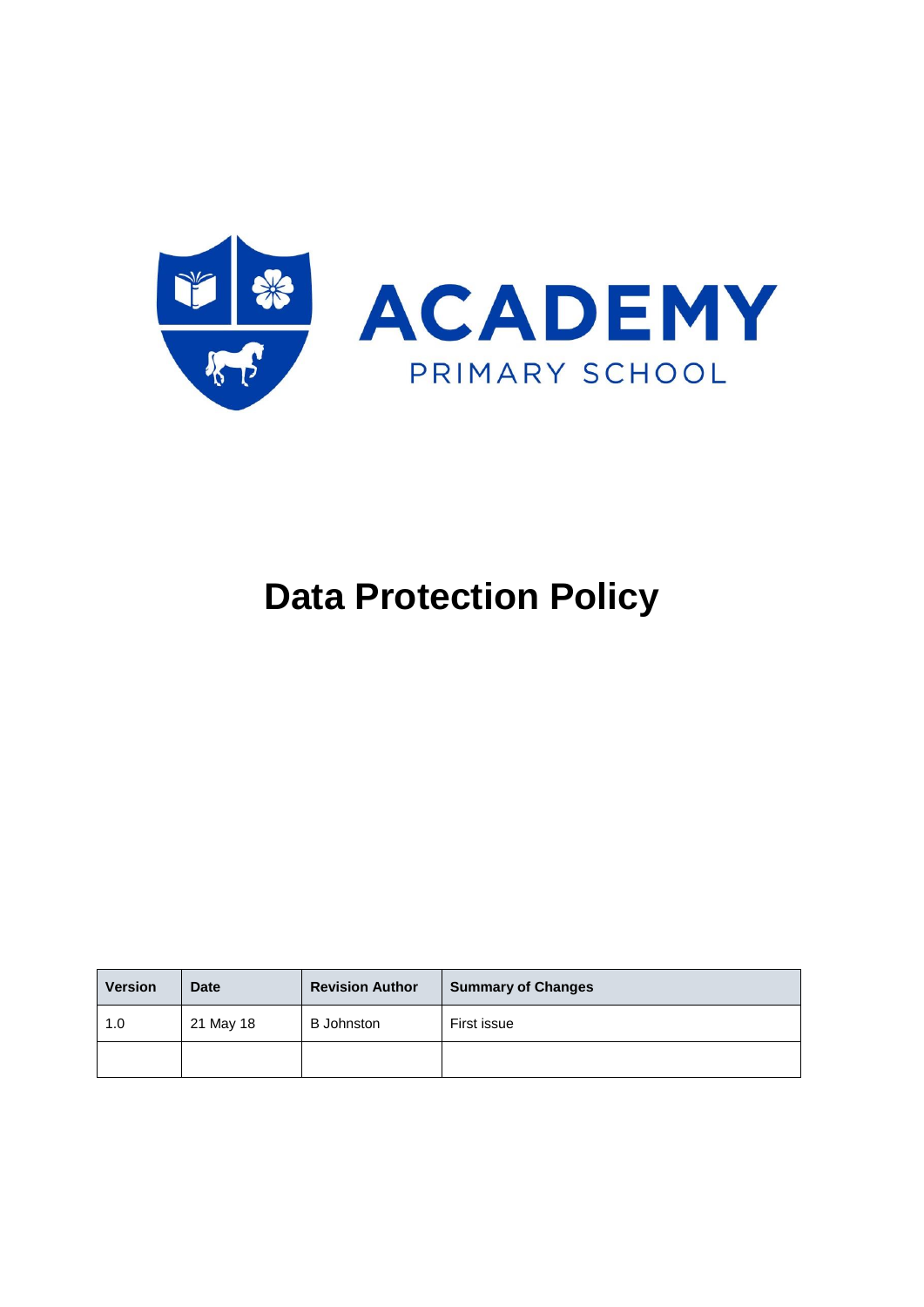# **EXECUTIVE STATEMENT**

At **Academy Primary School** (the "School")*,* we believe privacy is important. We are committed to complying with our data protection obligations and to being concise, clear and transparent about how we obtain and use Personal Information and how (and when) we delete that information once it is no longer required.

We will review and update this data protection policy (the "Policy") regularly in accordance with our data protection obligations.

Any queries in relation to this Policy or any of the matters referred to in it should be submitted to the Principal, **Mr S Moore Tel. 028 97510407**.

The following policies, procedures and documents are also relevant to this Policy:

- Data Breach Management Procedure
- Subject Access Request Procedure
- Department of Education Document Disposal Schedule
- School Website Privacy Policy at<http://www.academyprimary.com/cmsfiles/policies/privacy/>
- Other relevant School Policies to be found at: [http://www.academyprimary.com/about](http://www.academyprimary.com/about-us/policies/)[us/policies/](http://www.academyprimary.com/about-us/policies/)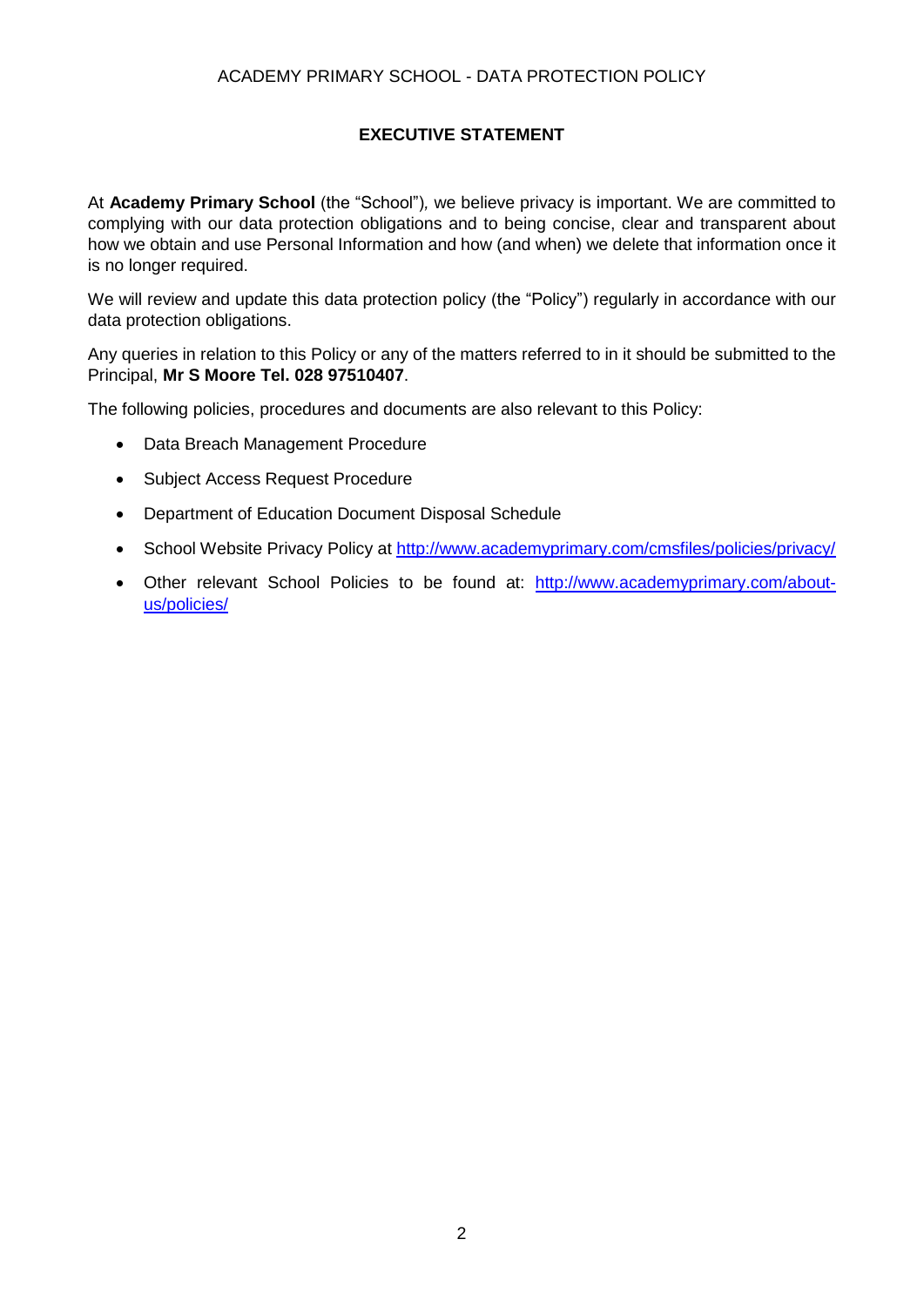# **DATA PROTECTION POLICY**

## **1. Scope**

- 1.1. The School is subject to the General Data Protection Regulation (GDPR) which imposes obligations on the School as a data controller in relation to the protection, use, retention and disposal of Personal Information. This Policy sets out the procedures that are to be followed when dealing with Personal Information and applies to all Personal Information processed by or on behalf of **Academy Primary School**.
- 1.2. You must read this Policy because it gives important information about:
	- 1.2.1. the data protection principles with which Academy Primary School must comply;
	- 1.2.2. what is meant by Personal Information and Special Category Data;
	- 1.2.3. how we gather, use and (ultimately) delete Personal Information and Special Category Data in accordance with the data protection principles;
	- 1.2.4. where more detailed Privacy Information can be found, e.g. about the Personal Information we gather and use about you, how it is used, stored and transferred, for what purposes, the steps taken to keep that information secure and for how long it is kept;
	- 1.2.5. your rights and obligations in relation to data protection; and
	- 1.2.6. the consequences of our failure to comply with this Policy.
	- 1.3. Please refer to the School's privacy notices on our school website at <http://www.academyprimary.com/about-us/data-privacy/> and, where appropriate, to other relevant policies including in relation to the School Website Privacy Policy at<http://www.academyprimary.com/cmsfiles/policies/privacy/> and other School Policies to be found at:<http://www.academyprimary.com/about-us/policies/>which contain further information regarding the protection of Personal Information in those contexts.

## **2. Data Protection Principles**

- 2.1. GDPR sets out the following principles with which any party handling Personal Information must comply. All Personal Information must be:
	- 2.1.1. processed lawfully, fairy and in a transparent manner;
	- 2.1.2. collected for specified, explicit and legitimate purposes only, and will not be further processed in a manner that is incompatible with those purposes; further processing for archiving purposes in the public interest, scientific or historical research purposes or statistical purposes shall not be considered to be incompatible with the initial purposes;
	- 2.1.3. adequate, relevant and limited to what is necessary in relation to the purposes for which it is processed;
	- 2.1.4. accurate and, where necessary, kept up to date and take reasonable steps to ensure that inaccurate Personal Information are deleted or corrected without delay;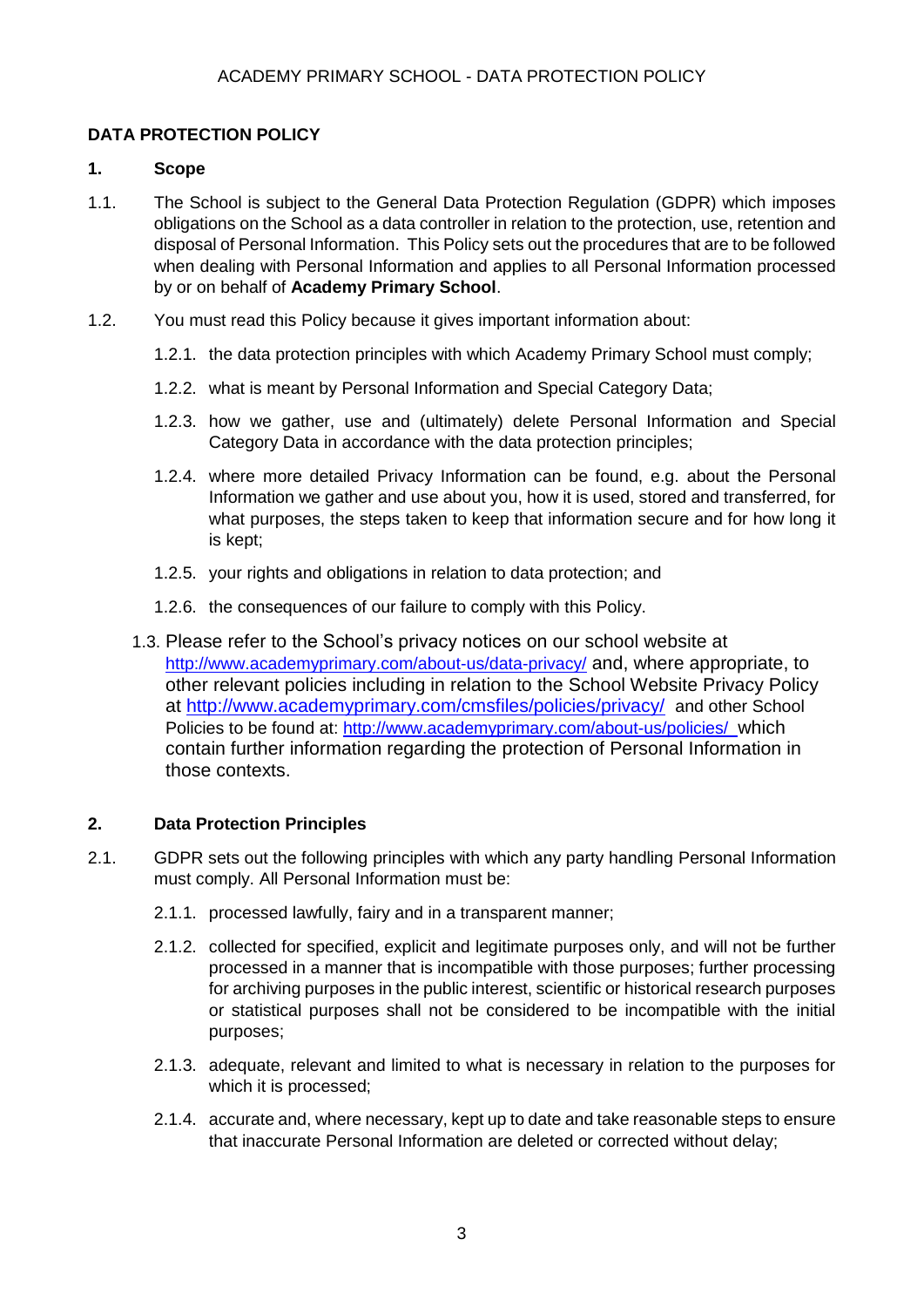- 2.1.5. kept in a form which permits identification of individuals for no longer than is necessary for the purposes for which the information is processed; Personal Information may be stored for longer periods insofar as the data will be processed solely for archiving purposes in the public interest, scientific or historical research purposes subject to implementation of the appropriate technical and organisational measures required by GDPR in order to safeguard the rights and freedoms of the individual; and
- 2.1.6. processed in a manner than ensures appropriate security of the Personal Information, including protection against unauthorised or unlawful processing and against accidental loss, destruction or damage, using appropriate technical or organisational measures.

## **3. Lawful, Fair and Transparent Processing**

- 3.1. The School will, before any processing of Personal Information starts for the first time, and then regularly while it continues:
	- 3.1.1. process the Personal Information on at least one of the following bases:

## 3.1.1.1. **Consent:**

- the individual has given their express agreement to the processing of their Personal Information for one or more specific purposes;
- parental consent will be obtained for any child aged under 13 years old;

#### 3.1.1.2. **Contractual**:

• the processing is necessary for the performance of a contract to which the individual is party or in order to take steps at the request of the individual prior to entering into a contract;

#### 3.1.1.3. **Legal Obligation**:

• the processing is necessary for compliance with a legal obligation to which the School is subject;

## 3.1.1.4. **Vital Interests**:

• the processing is necessary for the protection of the vital interests of the individual or another natural person; or

#### 3.1.1.5. **Public Interest**:

• the processing is necessary for the performance of a task carried out in the public interest or exercise of official authority; or

#### 3.1.1.6. **Legitimate Interests**:

• the processing is necessary for the purposes of legitimate interests of the School or a third party, except where those interests are overridden by the interests of fundamental rights and freedoms of the individual, in particular where the individual is a child.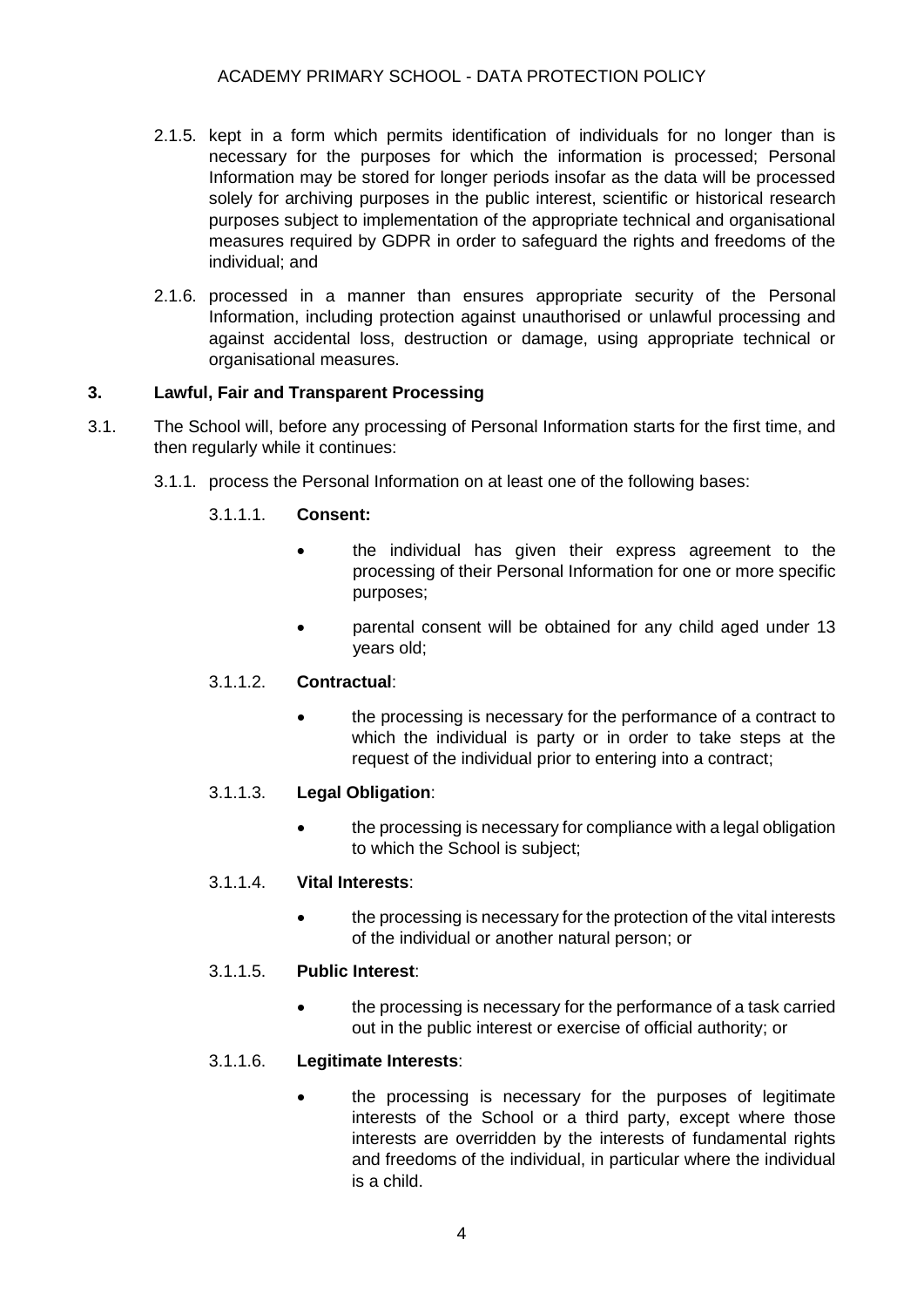- 3.1.2. except where the processing is based on consent, satisfy ourselves that the processing is necessary for the purpose of the relevant lawful basis (i.e. that there is no other reasonable way to achieve that purpose);
- 3.1.3. document our decision as to which lawful basis applies to help demonstrate our compliance with the data protection principles;
- 3.1.4. include information about both the purposes of the processing and the lawful basis for it in our relevant privacy notices on our school website at <http://www.academyprimary.com/about-us/data-privacy/>
- 3.1.5. where Special Category Data is processed, identify a lawful special condition for processing that information and document it; and
- 3.1.6. where criminal offence information is processed, identify a lawful condition for processing that information and document it.

#### **4. Rights of the Individual**

4.1. The GDPR states that individuals have the following rights in respect of the processing of their Personal Information:

#### 4.1.1. **The right to be informed**:

4.1.1.1. The School will keep individuals informed of its processing activities through its privacy notices on our school website at <http://www.academyprimary.com/about-us/data-privacy/>

#### 4.1.2. **The right of access**:

- 4.1.2.1. An individual may make a subject access request ("**SAR**") at any time to find out more about the Personal Information which the School holds on them. All SARs must be forwarded to the Principal **Mr S Moore.**
- 4.1.2.2. The School is required to respond to a SAR within one month of receipt but this can be extended by up to two months in the case of complex and/or numerous requests and, in such cases, the individual will be informed of the need for such extension. The School does not charge a fee for the handling of a straightforward SAR.

#### 4.1.3. **The right to rectification**:

4.1.3.1. If an individual informs the School that Personal Information held by the School is inaccurate or incomplete, the individual can request that it is rectified.

#### 4.1.4. **The right to erasure**:

- 4.1.4.1. An individual is entitled to request that the School ceases to hold Personal Information it holds about them.
- 4.1.4.2. The School is required to comply with a request for erasure unless the School has reasonable grounds to refuse.

#### 4.1.5. **The right to restrict processing**:

4.1.5.1. An individual is entitled to request that the School stops processing the Personal Information it holds about them in certain circumstances.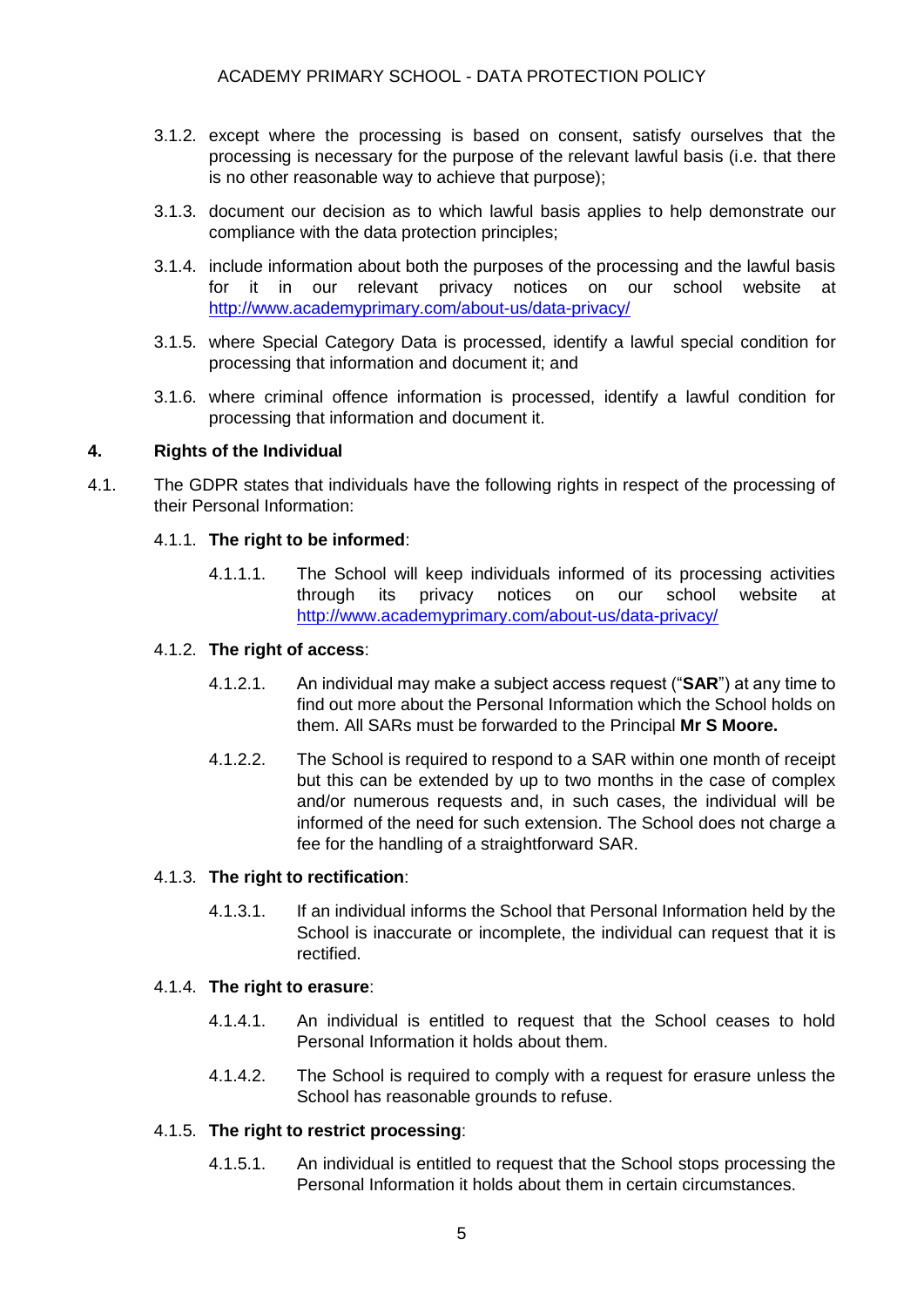## 4.1.6. **The right to data portability:**

4.1.6.1. An individual has the right to receive a copy of their Personal Information and use it for other purposes.

## 4.1.7. **The right to object:**

4.1.7.1. An individual is entitled to object to the School's processing of their Personal Information.

## 4.1.8. **Rights in relation to automated decision making and profiling:**

- 4.1.8.1. An individual has the right to challenge any decision that is made about them on an automated basis (subject to certain exceptions).
- 4.1.8.2. The School is also required to comply with certain conditions if it uses Personal Information for profiling purposes.

## **5. Data Protection Officer**

- 5.1. A Data Protection Officer (DPO) is appointed who will monitor adherence to this policy.
- 5.2. The DPO is required to have an appropriate level of knowledge.

## **6. Privacy by Design**

- 6.1. The School has adopted the principle of privacy by design and will ensure that the definition and planning of all new or significantly changed systems that collect or process Personal Information will be subject to due consideration of privacy issues, including the completion of one or more data protection impact assessments.
- 6.2. The data protection impact assessment will include:
	- 6.2.1. Consideration of how Personal Information will be processed and for what purposes;
	- 6.2.2. Assessment of whether the proposed processing of Personal Information is both necessary and proportionate to the purpose(s);
	- 6.2.3. Assessment of the risks to individuals in processing the Personal Information;
- 6.3. What controls are necessary to address the identified risks and demonstrate compliance with legislation.
- 6.4. A data protection impact assessment is conducted by the Principal:
	- 6.4.1. On every business process periodically, at least once a year and more frequently where the amount and/or sensitivity of Personal Information processed, dictates so;
	- 6.4.2. As part of the project calendar admission requirements checklist;
	- 6.4.3. At every high-impact change, and/or at the request of the Data Protection Officer.

#### **7. Data Retention & Disposal**

- 7.1. The longer that Personal Information is retained, the higher the likelihood is of expiry date is stored together with that Personal Information. Retention expiration triggers are connected accidental disclosure, loss, theft and/or information growing stale.
- 7.2. Any Personal Information kept by the School is managed in accordance with the Department of Education Disposal of Records Schedule ([https://www.education](https://www.education-ni.gov.uk/publications/disposal-records-schedule)[ni.gov.uk/publications/disposal-records-schedule\)](https://www.education-ni.gov.uk/publications/disposal-records-schedule).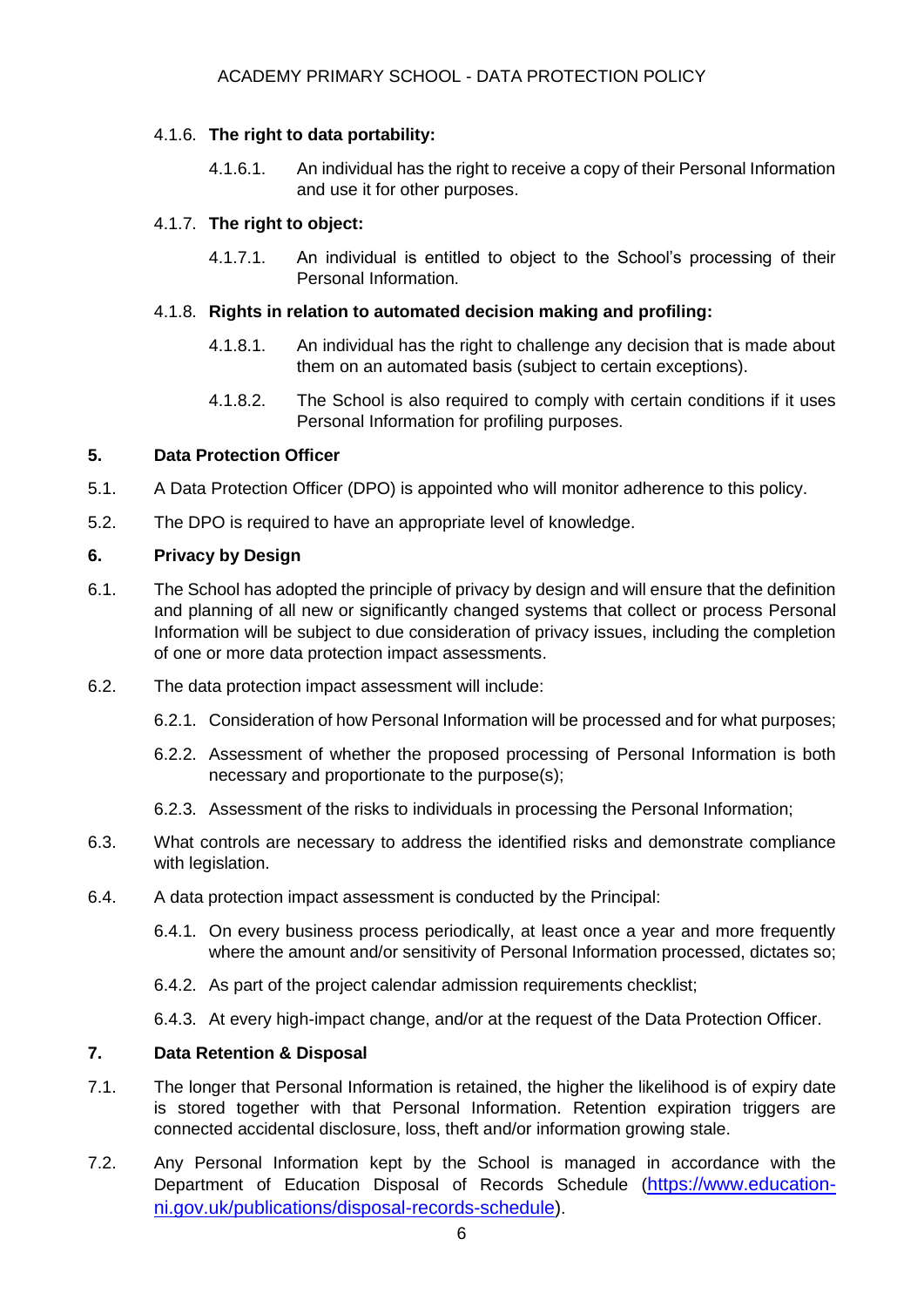## **8. Data Breach**

- 8.1. A data breach is any (potential) unintended loss of control over or loss of Personal Information within the School's environment. Preventing a data breach is the responsibility of all the School staff and its workforce.
- 8.2. Please refer to the School's Data Breach Management Procedure.

## **9. Third-Party Services and Subcontracting**

- 9.1. The School may decide to contract with a third party for the collection, storage or processing of data, including Personal Information such as [GL Assessment](https://www.gl-assessment.co.uk/) who provide our Testwise Assessment service.
- 9.2. If the School decides to appoint a third party for the processing of Personal Information, this must be regulated in a written agreement in which the rights and duties of the School and of the subcontractor are specified. A subcontractor shall be selected that will guarantee the technological and organisational security measures required in this Policy, and provide sufficient guarantees with respect to the protection of the personal rights and the exercise of those rights.
- 9.3. The subcontractor is contractually obligated to process Personal Information only within the scope of the contract and the directions issued by the School.

## **10. Complaints**

- 10.1. Complaints will be dealt with in line with the School's complaints Policy which can be found on the School website at [http://www.academyprimary.com/about-us/policies/.](http://www.academyprimary.com/about-us/policies/)
- 10.2. You have the right to make a complaint at any time to the Information Commissioner's Office (ICO), the UK supervisory authority for data protection issues. The ICO's details are as follows

#### **The Information Commissioner's Office – Northern Ireland**

3rd Floor 14 Cromac Place, Belfast BT7 2JB

Telephone: 028 9027 8757 / 0303 123 1114 Email: [ni@ico.org.uk](mailto:ni@ico.org.uk)